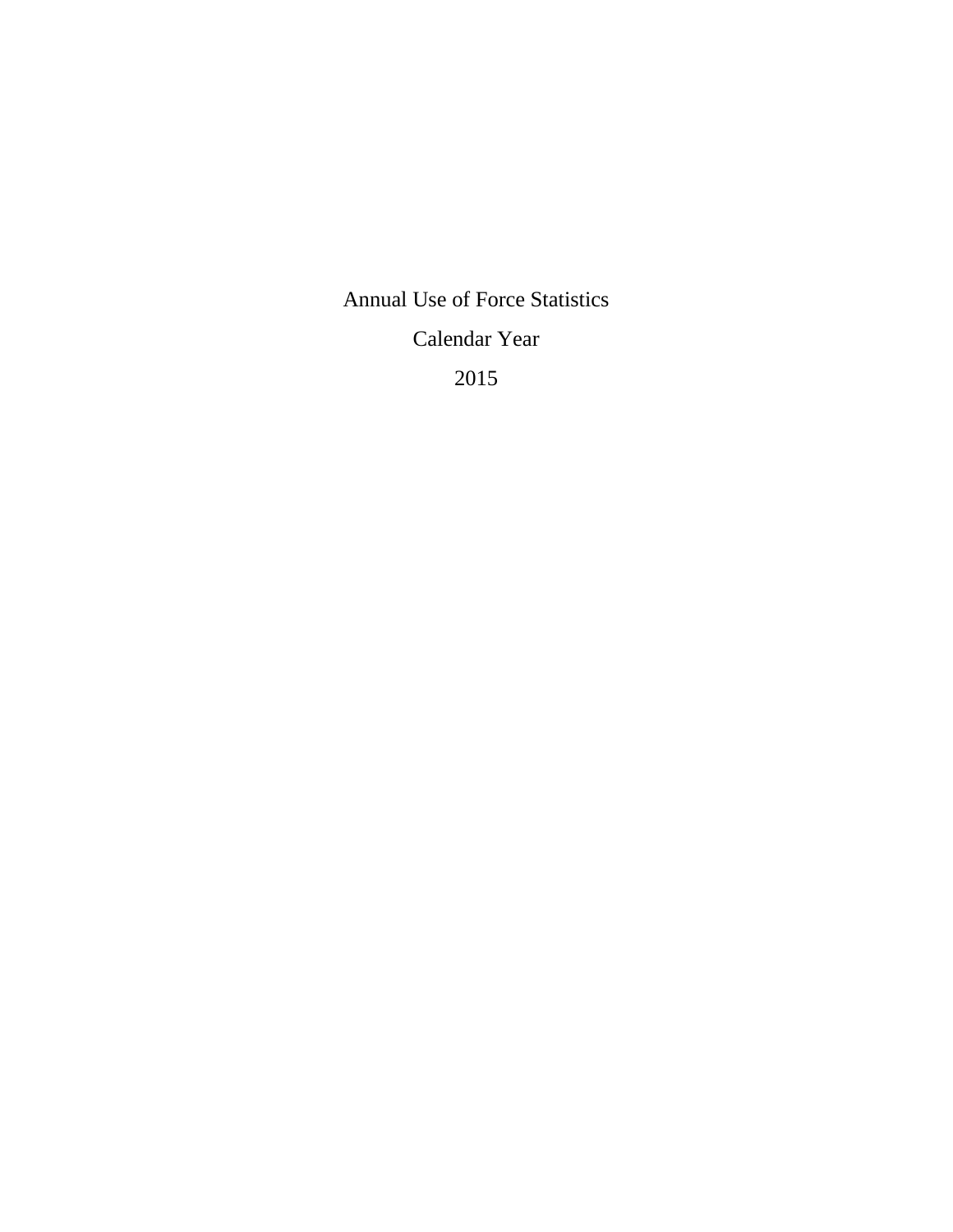## **Overview:**

In 2015 officers made 13,861 arrests. Force was used by officers in one hundred and twenty seven (127) arrests representing less than one percent of all arrests.

The total number of officers submitting Use of Force reports was one hundred fifty-five (155). Incidents where multiple officers used force account for the difference in the totals. There were twenty-one (21) incidents where more than one officer submitted a Use of Force report for the same incident.

The chart and graph indicate the Use of Force incidents over the past five years, including 2015. They clearly indicate a downward trend since 2013.

|      | <b>Use of Force</b> | <b>Change from Previous</b> |
|------|---------------------|-----------------------------|
| Year | <b>Reports</b>      | Year                        |
| 2011 | 191                 | 5                           |
| 2012 | 188                 | $-3$                        |
| 2013 | 217                 | 29                          |
| 2014 | 197                 | $-20$                       |
| 2015 | 155                 | $-42$                       |

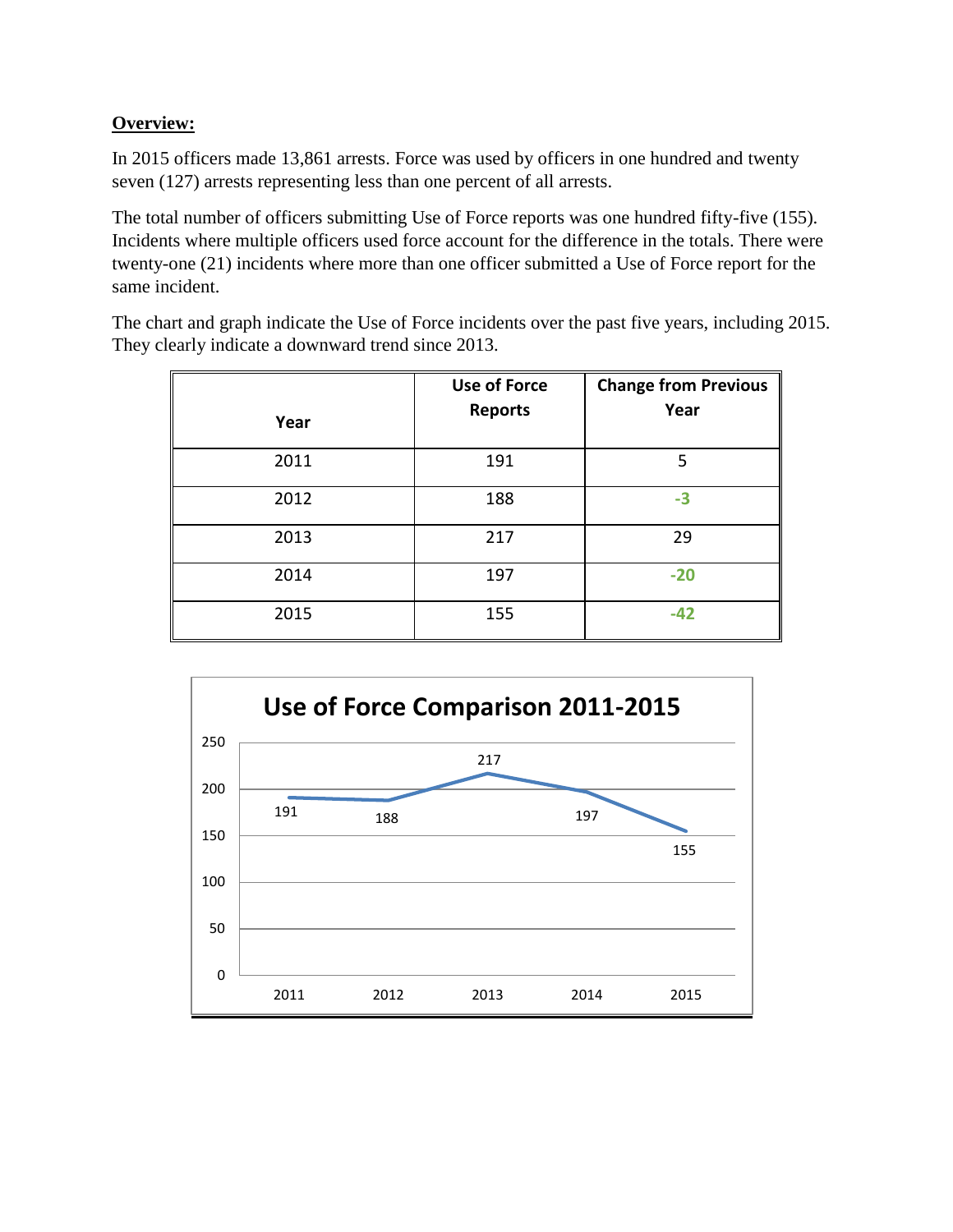## **Injuries:**

Injuries to suspects are reported any time a suspect has a visible injury or claims to be injured as a result of a Use of Force. Departmental Policy also dictates that officers are responsible for obtaining medical aid for the individuals. The majority of injuries reported are minor in nature, such as Taser probe deployments, abrasions, cuts, complaints of pain. Departmental canine bites, and firearms, combined accounted for .85 percent of all Use of Force Incidents.



## **Summary of Use of Force Incidents**

The following information, along with supporting graphs, summarizes 2015 Use of Force incidents reported by Anne Arundel County Police Officers.

| 2015                 | Totals | 2014                 | Totals |
|----------------------|--------|----------------------|--------|
| Disorderly           | 29     | Domestic             | 26     |
| Domestic             | 20     | Disorderly           | 24     |
| Emergency Eval.      | 16     | <b>Check Subject</b> | 20     |
| <b>Armed Subject</b> | 15     | <b>DUI/DWI</b>       | 17     |
| Theft                | 15     | Assault-Officer      | 16     |
|                      |        |                      |        |
| 2013                 | Totals | 2012                 | Totals |
| Disorderly           | 40     | Disorderly           | 34     |
| Domestic             | 28     | Assault-Other        | 25     |
| Assault-Officer      | 22     | Emergency Eval.      | 24     |
| Emergency Eval.      | 21     | Domestic             | 22     |
| Theft                | 17     | <b>DUI/DWI</b>       | 18     |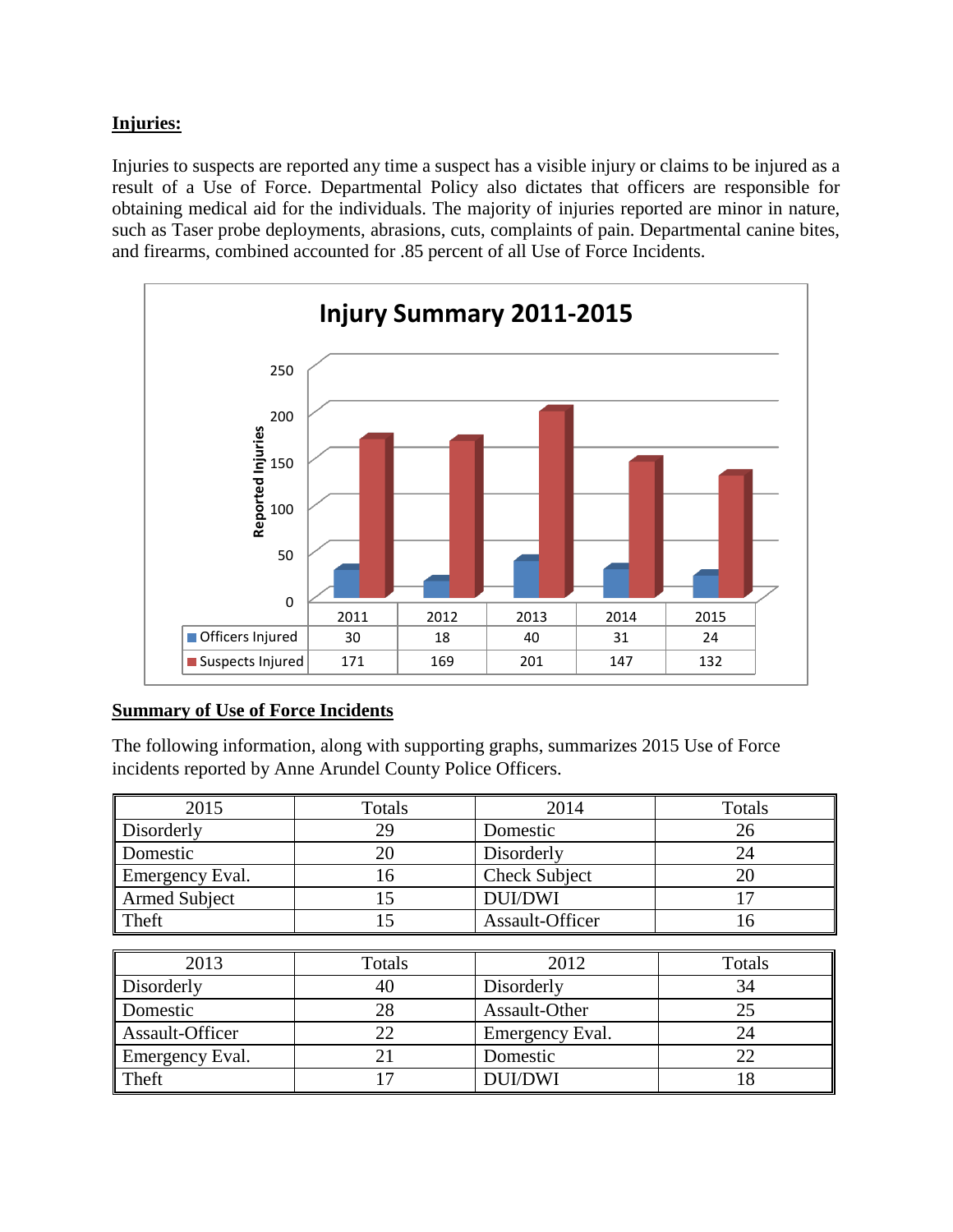While conducting the analysis there was no trend found regarding the month of year, or the day of week, that the Use of Force incidents occurred. Totals are shown below for reference purposes only.



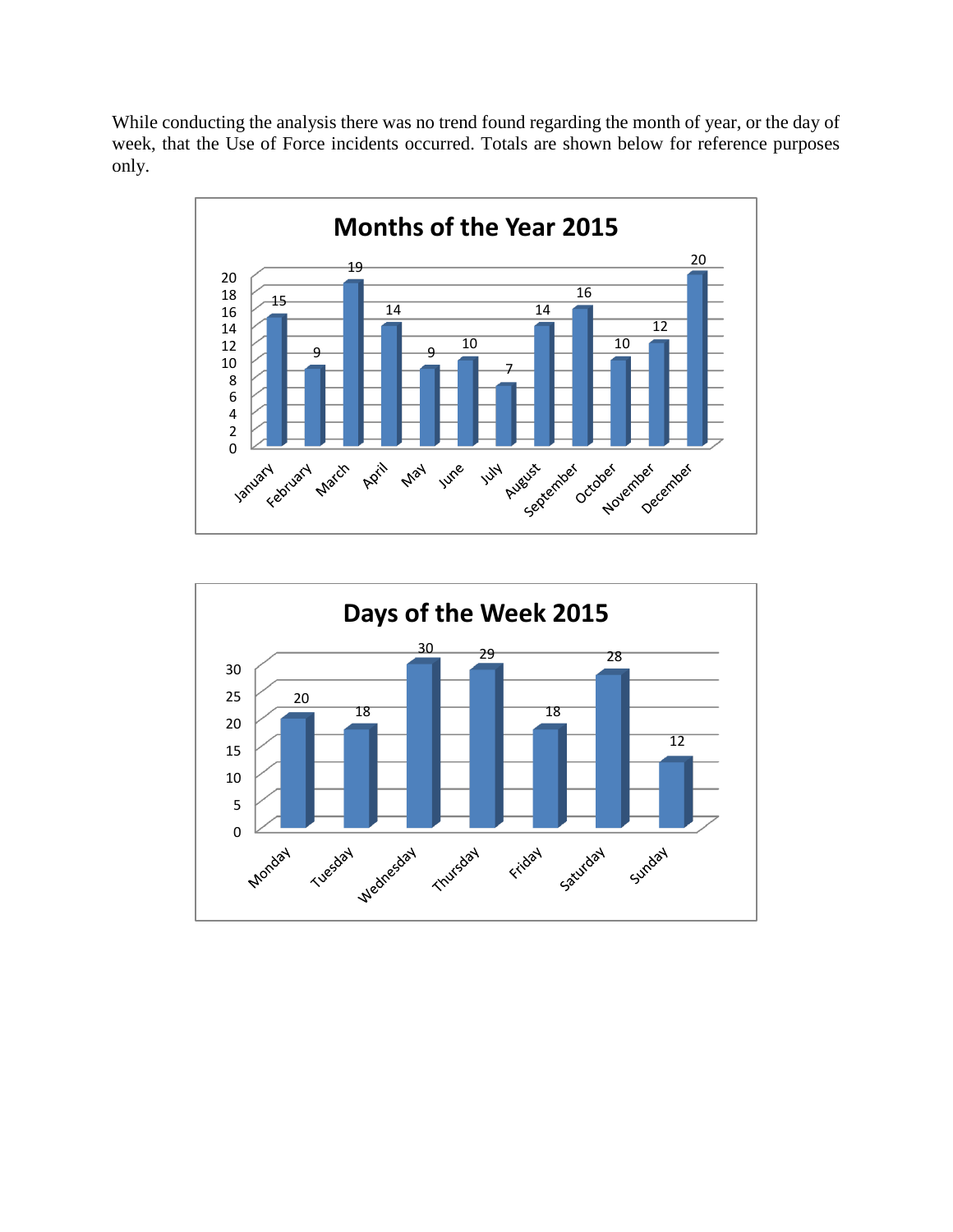In 2015 there was a relatively even occurrence of Use of Force incidents spread out over the three tours of duty. This trend seems consistent with past years, although the evening shift saw a reduction from eighty five (85) incidents in 2014 down to fifty six (56) incidents in 2015.



In reviewing the Use of Force incidents in 2015 compared to 2014 the top three suspect activities that resulted in the Use of Force remain resisting, assaulting, and fleeing. In 2015 there were sixtyfour (64) Use of Force incidents that resulted from resisting arrest compared to eighty-two (82) in 2014. In 2015 there were thirty-two (32) incidents involving assaults on officer compared to twenty-three (23) in 2014. In 2015 there were twenty-five (25) incidents involving fleeing or attempting to flee compared to twenty-eight (28) incidents in 2014.

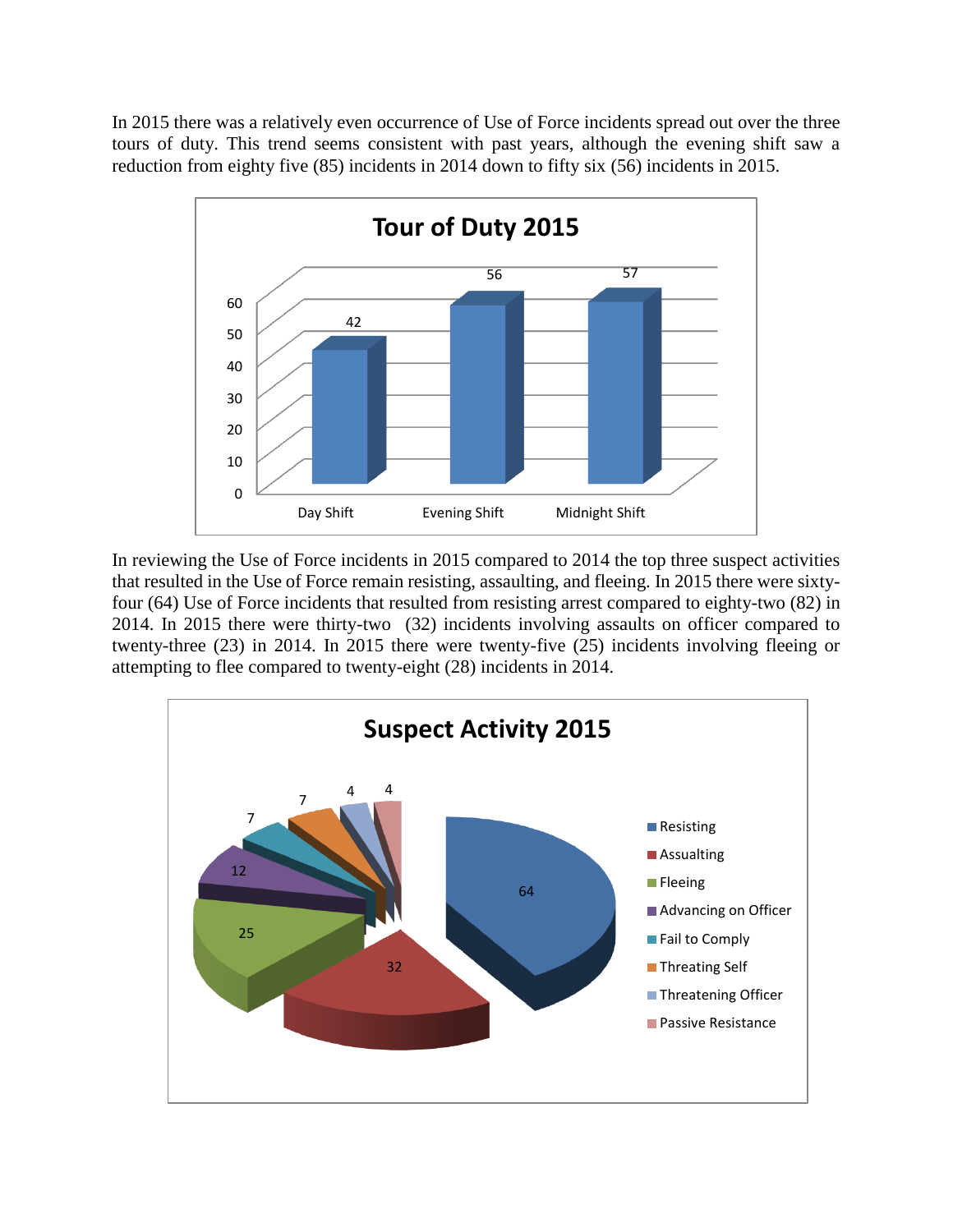Upon review of weapons utilized by suspects in Use of Force Incidents in 2015, there appears to be an increasing trend towards using hands/feet against officers. In ninety-seven (97) incidents hands/feet were used, compared to sixty (60) incidents in 2014. Suspects that did not use weapons, fell to thirty (30) incidents in 2015 compared to seventy-eight (78) incidents in 2014.



Weapons utilized by officers remained consistent with usage in 2014. Hands/Feet were used in ninety-two (92) incidents in 2015 compared to one hundred twenty-three (123) in 2014; Taser's were used in thirty-three (33) incidents in 2015 compared to thirty-nine (39) incidents in 2014.